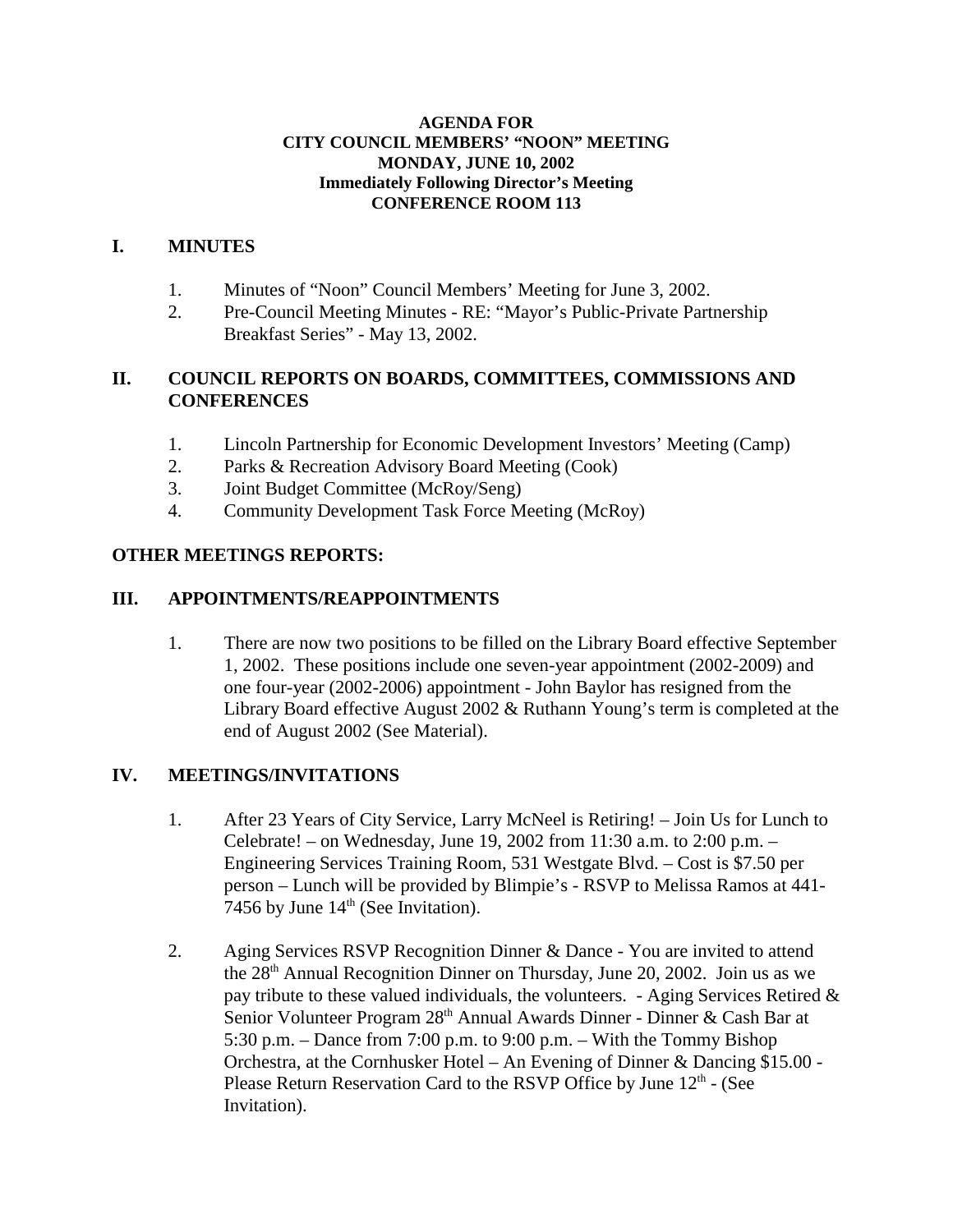- 3. The Lincoln Family Practice Program of the Lincoln Medical Education Foundation cordially invites you to celebrate with the graduates as they complete their Family Practice Residency - on Thursday, June 27, 2002 - 6:30 p.m., Social Time (Cash Bar) - 7:00 p.m., Dinner - 8:00 p.m., Program – Reception following program - At the Cornhusker Hotel, Grand Ballroom - Please Return Reservation Card with choice of menu by June  $17<sup>th</sup>$  (See Invitation).
- 4. Please Join Us . . . . . The Lincoln Chamber of Commerce and the Lincoln/Lancaster County Convention & Visitors Bureau request the honor of your presence at a reception to wish Mark Essman the best of luck as he heads for the West Coast - on Friday, June 21, 2002 from 3:00 p.m. to 5:00 p.m. - at Lincoln Country Club, Chateau Room, 3200 S. 24<sup>th</sup> Street - Please RSVP to Jaime Henning, by Friday, June  $14<sup>th</sup>$  (See Invitation).

## **V. REQUESTS OF COUNCIL FROM MAYOR - NONE**

## **VI. MISCELLANEOUS**

- 1. Discussion on Ordinance 02-52 If passes, Will need a Resolution of Appointment by Council to Task Force (City Council - 1; Mayor - 2 (1-private); LES - 1).
- 2. Discussion on Parks & Rec. Foundation fund raising briefing Lynn Johnson (Requested by Jonathan Cook)

### **VII. CITY COUNCIL MEMBERS**

### **VIII. ADJOURNMENT**

ca061002/tjg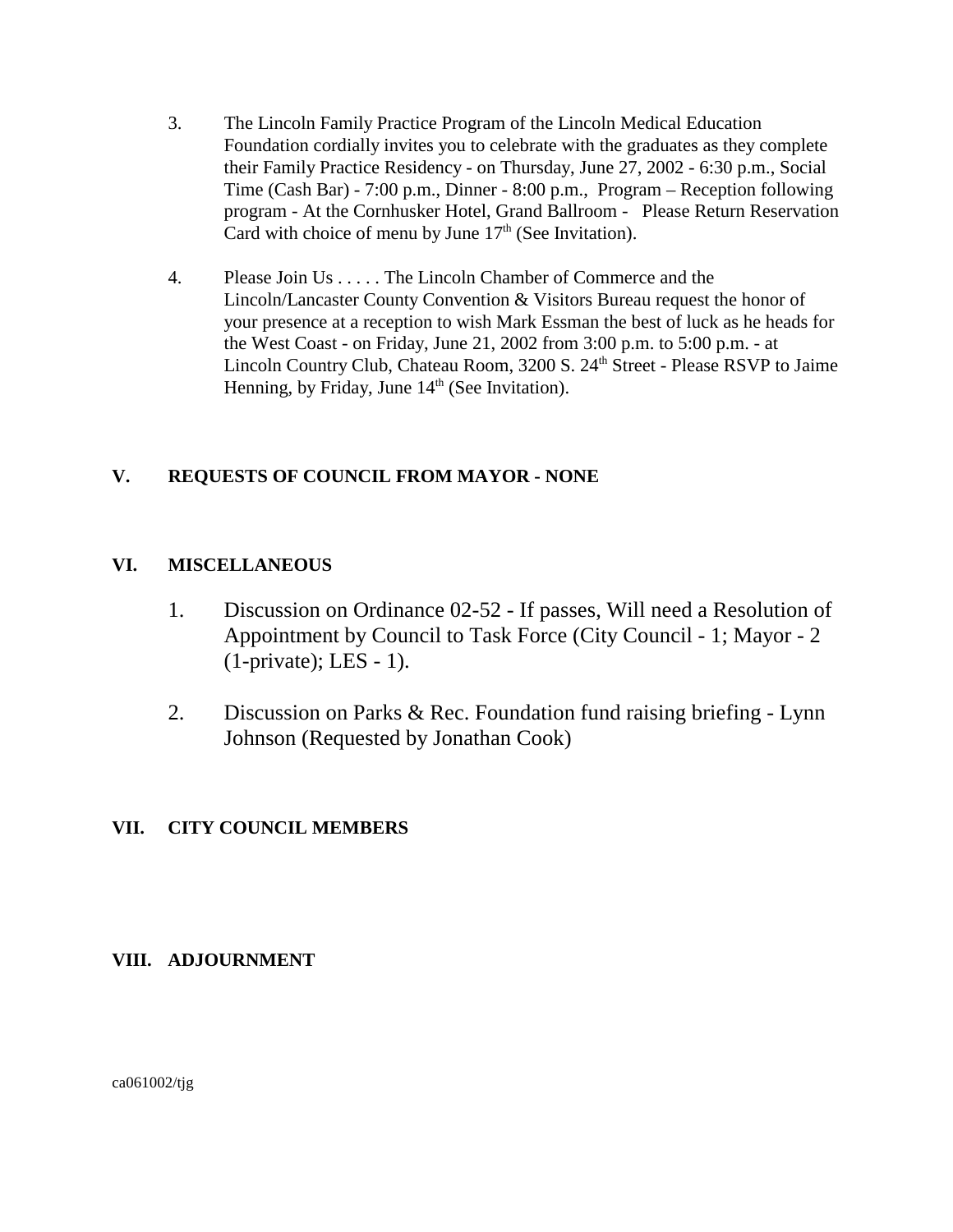# **MINUTES CITY COUNCIL MEMBERS' "NOON" MEETING MONDAY, JUNE 10, 2002** *CONFERENCE ROOM 113*

**Council Members Present:** Jonathan Cook, Chair; Jon Camp, Vice Chair;, Annette McRoy. Coleen Seng, Ken Svoboda, Terry Werner; ABSENT: Glenn Friendt

**Others Present:** Mark Bowen (arrived late), Ann Harrell, Amy Tejral, Mayor's Office; Dana Roper, City Attorney (attend a portion of the meeting); Don Herz, Finance Director (attended briefly); Joan Ross, City Clerk (attended briefly); Joan Ray, Council Secretary (attended for duration); Darrell Podany, Aide to Council Members Camp, Friendt and Svoboda (attended a portion of the meeting); Nate Jenkins, Lincoln *Journal Star* representative (attended briefly)

### **I. MINUTES**

- 1. Minutes of "Noon" Council Members' Meeting for June 3, 2002.
- 2. Pre-Council Meeting Minutes RE: "Mayor's Public-Private Partnership Breakfast Series" - May 13, 2002.

Chair Jonathan Cook requested a motion to approve the above-listed minutes. Ken Svoboda moved approval of the minutes as presented. The motion was seconded by Coleen Seng and carried by unanimous consensus for approval.

## **II. COUNCIL REPORTS ON BOARDS, COMMITTEES, COMMISSIONS AND CONFERENCES -**

1. LINCOLN PARTNERSHIP FOR ECONOMIC DEVELOPMENT INVESTORS' MEETING (Camp) Mr. Camp stated that most of his report was in the paper over the last two days. Mike Freeman of HDR gave that report in great depth as it was published in the paper. Mr. Camp encouraged the Council Members to read those articles.

Mr. Camp noted that the Mayor's Staff had been in attendance and there had been a lot of discussion and a general concurrence to try to get all sectors working together. He noted that maybe LPED should be meeting in June rather than waiting until the scheduled August meeting. That concurrence has evolved out of the Mayor's Technology Council, so that's good news.

Mr. Camp stated that there were some other reports, but the Freeman report was the main one and Mr. Camp again encouraged Council Members to read that.

Ms. Seng asked if Council would be receiving a copy of the Technology Report. Mr. Camp noted that it was on the web-site. Ms. Seng requested a hard copy, and Ms. Harrell indicated that she would supply that to Ms. Seng.

Mr. Werner asked if the Council should have a Pre-Council meeting on the issue? Mr. Camp stated that he was not sure if Mr. Freeman operates out of the company's Lincoln or Omaha office. He did not know what the expense would be if a pre-council were called.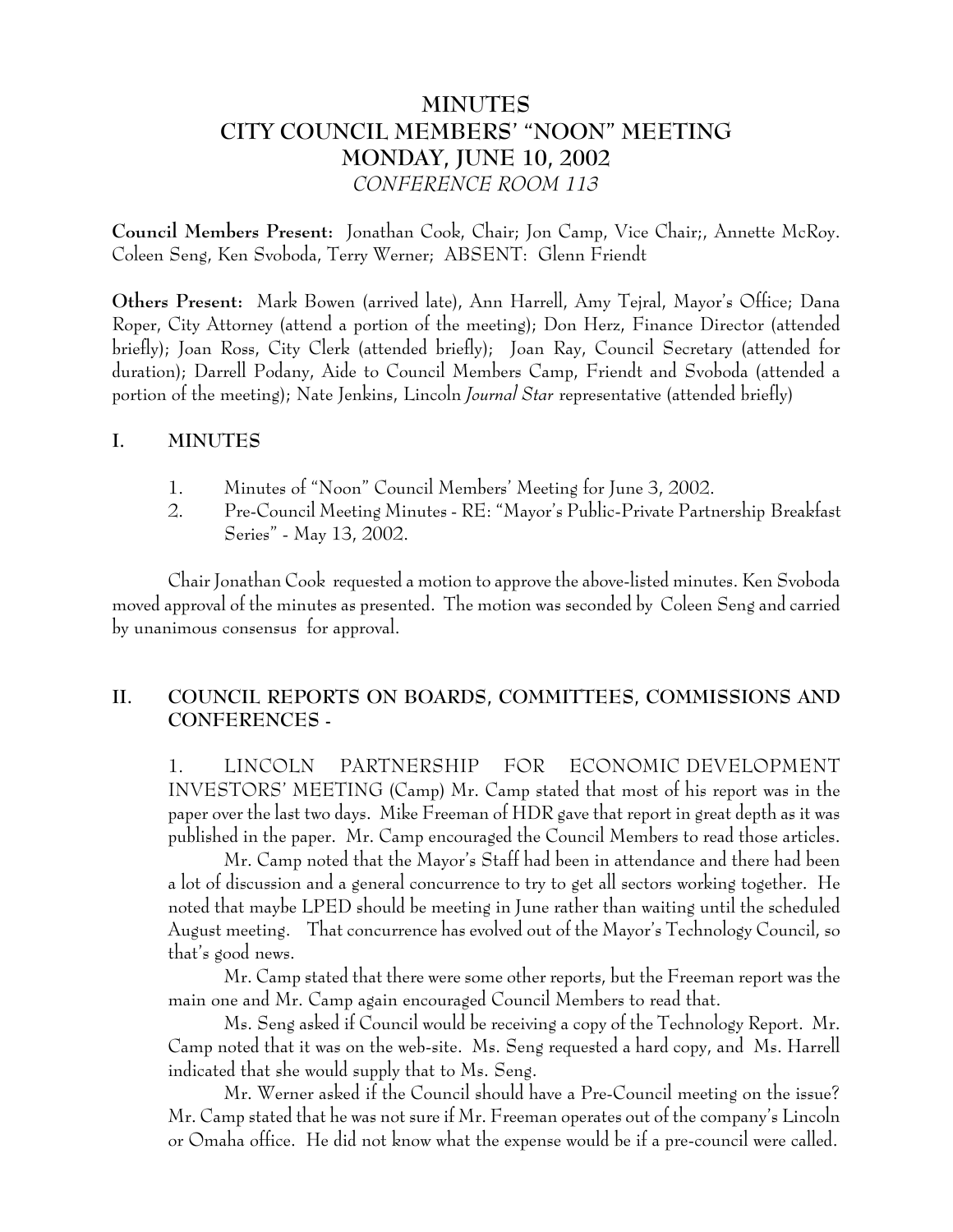Ms. Harrell noted that it may be valuable to have Mr. Freeman do a presentation for the Council. She indicated that they would have that talk tomorrow when he gets here. She would find out what his schedule is and where the gentleman is located. Council Members agreed that a pre-Council would be good if it could be coordinated with a time when Mr. Freeman was scheduled to be in town.

Ms. Seng noted that she appreciated the articles that had been in the paper, adding that she had read all of them. Mr. Cook asked what all of this would lead to? Ms. Harrell requested that this disucssion wait until Mr. Bowen arrived at the meeting, since he had been working on the issue.

2. PARKS & RECREATION ADVISORY BOARD (Cook) Mr. Cook reported that they had held discussion on the Northeast Community Park naming process, with a suggestion of perhaps having a kids' contest, or something. He noted that they had voted to approve the naming of the new mini-park in Arnold Heights as Eagles View Park....not Eagle View, because, apparently it over-looks a ballfield where the Arnold Heights Elementary School `Eagles' play.

There had been a discussion of the pool hours, (Mr. Cook noted that Council Members all have received the hand-out material from that discussion). Mr. Cook announced that the Advisory Board Parks Tour is now scheduled for July  $18^{\text{th}}$ ....not the  $10^{\text{th}}$ , as had originally been mentioned. The time is 3:30 p.m. and it would start in the zoo parking lot. It might go to 7:30 or 8:00 p.m. - and Mr. Cook believed Mr. Johnson might get official invitations out to Council Members sometime before then.

Mr. Cook continued his report, noting that there had been discussion of the Antelope Park Triangle Master Plan and the Board took no action. There will probably be more discussion of that at future meetings. There had been a motion to give initial approval of the concept, but this was tabled because of concerns that when the Board gives initial approval to something, it somehow turns into final approval. Mr. Cook indicated that he would not be voting for anymore preliminary approvals for anything. He explained that the Board may ultimately want to take action, but had chosen not to do so at this time.

Mr. Cook reported that there had been an update on Schleich Park, showing the arrangement of the wetlands area. Ms. Seng noted that the Schleichs had done a fine job of keeping the trees in their development.

Mr. Cook stated that the Board had held a brief discussion on the Parkway Landscaping Code amendments. Of course, these have been discussed here in the last hour.

Mr. Cook noted, for Council's information, that on **July 2nd**, at 2:00 p.m. on the north side of Leighton Avenue, between 30<sup>th</sup> and 33<sup>rd</sup>, the Northeast Community Park groundbreaking will be held. Mr. Cook didn't believe the park would have received its new name before then. Mr. Lynn Johnson stated that the time should be **5:00 p.m.** Mr. Cook thanked Mr. Johnson for that update. He indicated that the next Holmes Park Watershed public meeting is June  $25<sup>th</sup>$  at 7:00 p.m. This concluded Mr. Cook's report.

3. JOINT BUDGET COMMITTEE (McRoy/Seng) Ms. Seng reported that they had gone through all of the budget requests that have been made to the Joint Budget Committee. On July  $9<sup>th</sup>$  when we work with the County at the Common on budgeting...there is a place on the Agenda for appeals to the JBC budget allocations. Between last Friday and July  $9<sup>th</sup>$ ,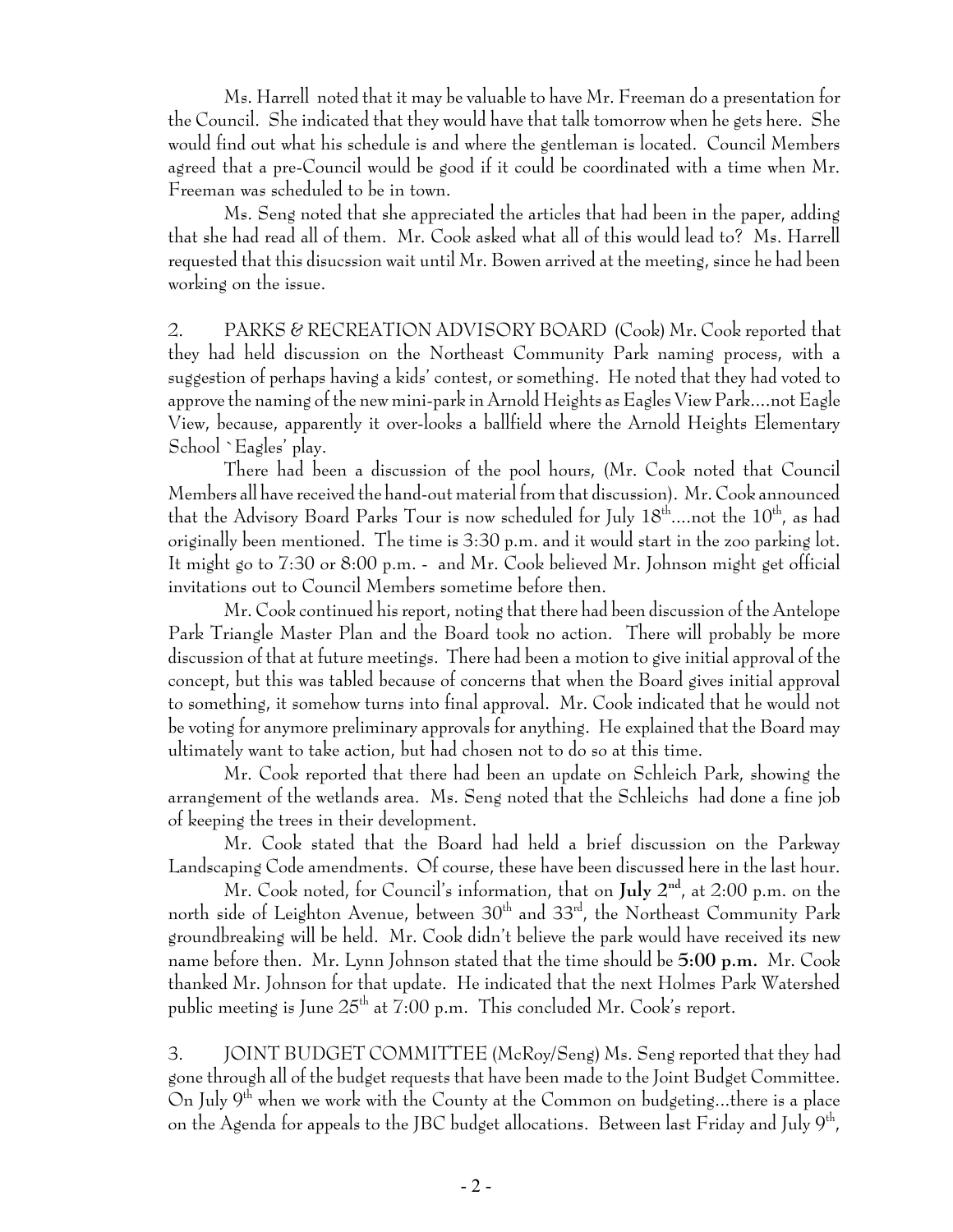the letters will go out to the applicants with the results of Friday's vote. If they want to appeal, then Kit Boesch tells them how to go through the process in order for them to appear on appeal at the Common Meeting.

Ms. McRoy stated that they had only turned down three agencies. Some were not on the focus list. These included the Indian Center; the CLC funding by the West Lincoln Family Center (because there was some problem with the JBC policy and how that money would be handled); and Mad Dads was turned down completely.

Ms. McRoy stated that the Asian Center is acting as agent for the two microcommunity centers - the African Sudanese and Faces of the Middle East. Both of these agencies were recommended for funding until JBC gives money to the New American's Task Force and those agencies are put under the NATF's umbrella. Those were the highlights plus some special project funding discussion.

Ms. Seng noted that there was also a presentation from the C-SIP group. She noted that all the Council Members should be receiving a condensed version of this report, which will allow everyone to know exactly what the group has been doing and what it plans to do. Ms. Seng noted that C-SIP would definitely be receiving funding for one more year

4. COMMUNITY DEVELOPMENT TASK FORCE (McRoy) No Report. The Council representation on the Task Force was briefly discussed. It was noted that this meeting should be placed on Ms. McRoy's Individual Weekly Agenda. [*Upon checking, Staff determined that this meeting had been on Ms. McRoy's Revised Agenda, which she would have received on June 3rd*] Ms. McRoy will fill in for Mr. Cook, who cannot attend the meetings due to a scheduling conflict between the Task Force and the Parks and Recreation Advisory Board meetings. Mr. Glenn Friendt will assume Council representation on the Task Force after Mr. Cook's current term expires on August  $31<sup>st</sup>$  of this year.

OTHER MEETING REPORTS - **RTSD Meeting of June 10th**: Ms. Seng reported that she and Jonathan were there, noting that Mr. Friendt was out of town. She reported that the group gave tentative approval to a budget. This will have to go back to the County Board to get their levy voted on. A resolution was passed for a .026% levy. That may be changed.

Ms. Seng reported that the 3<sup>rd</sup> and "A" Street Overpass had been discussed. She noted that the project should start in September, with completion projected for Thanksgiving time in 2003.

Ms. Seng stated that they had discussed a closing agreement with Burlington/Northern for a crossing at South  $14<sup>th</sup>$  Street, south of Yankee Hill Road. They determined that the next meeting date will be December  $3<sup>rd</sup>$  at 10:00 a.m.

Mr. Cook reported that the time-line on the "A" Street Overpass is completion in 2003, *assuming there are no surprises.* He noted that "A" Street will remain open for the most part during the project. He added, however, that there will still not be a whole lot of "going", because they will be taking out the Salt Creek Bridge in February of 2003. That will take until the end of the Overpass project to finish. So, "A" Street will be completely closed at that location. Mr. Cook felt it made a lot of sense to do both projects at the same time. He felt it worked out well in the scheduling.

Ms. Seng wanted to make a comment regarding the cost on the  $14<sup>th</sup>$  Street project. She explained that there had been quite a bit of discussion about how wide the crossing should be on such a heavily traveled street. Mr. Cook stated that what they're planning to do regarding the railroad crossing at 14th and Yankee Hill Road (which is next to Wilderness Park) is to construct it to a width which will accommodate a potential five-lane cross section road, should that eventually be approved.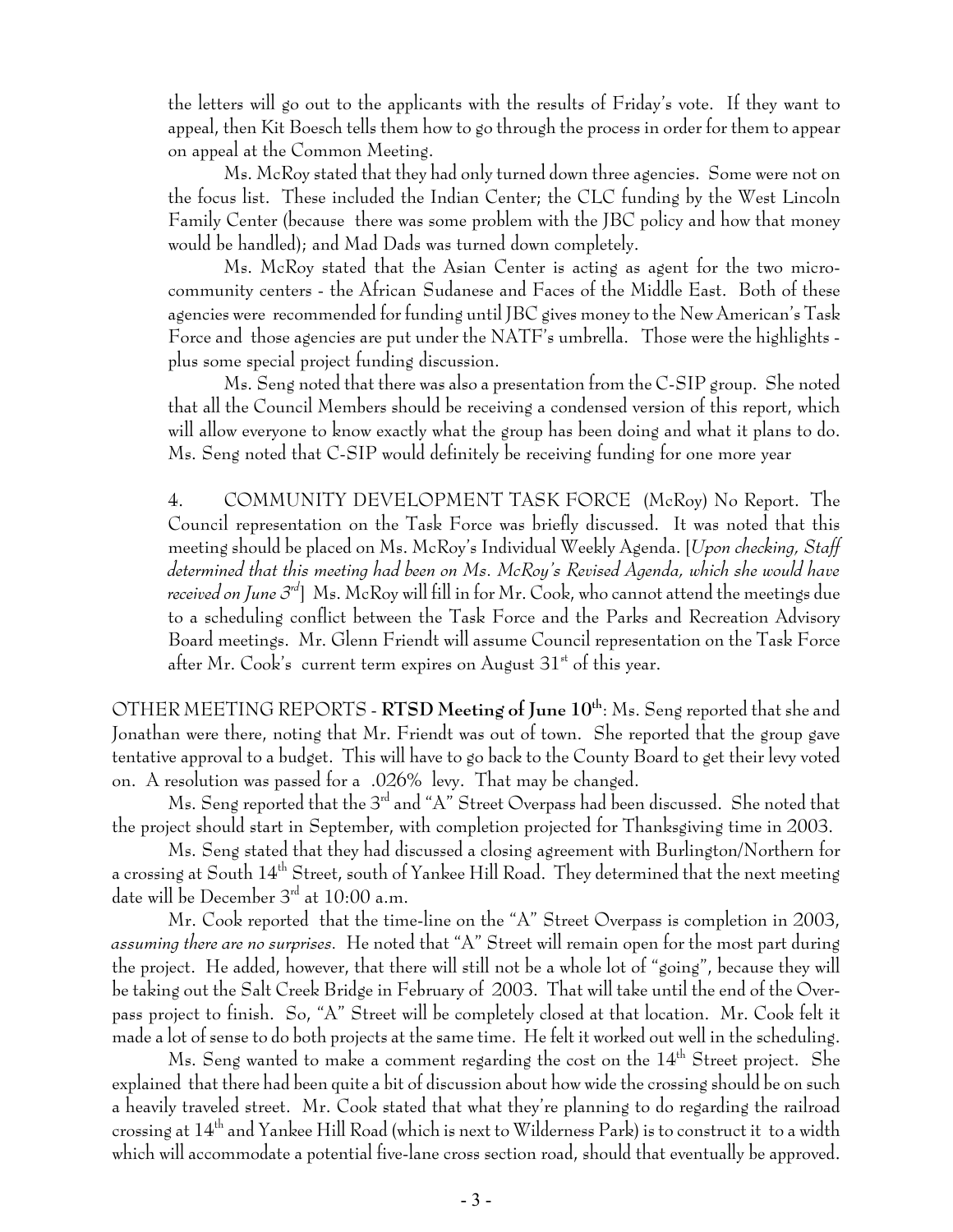Poles and so on were put in at the proper places. It is a small extra expense now to avoid trouble later. It doesn't mean that the road will happen. It was made clear at the meeting that this would be discussion for another forum; but, we're planning ahead to avoid future problems.

Mr. Cook noted that he had requested that the County Board Members move and second the request for the RTSD to forward the Request for Resolution that would ask the County for the higher levy. If they have to make the decision, Mr. Cook felt it would be nice if they made the motion to do so.

#### **III. APPOINTMENTS/REAPPOINTMENTS** -

1. *There are now two positions to be filled on the Library Board effective September 1, 2002. These positions include one seven-year appointment (2002-2009) and one four-year (2002-2006) appointment - John Baylor has resigned from the Library Board effective August 2002 & Ruthann Young's term is completed at the end of August 2002).* Mr. Cook noted that there were now **three** Library Board positions that would need to be filled. Mr. Podany had explained that there had been a resignation just today, so now there are three vacancies. The newest vacancy was created by the resignation of Board Member Sherwood. Mr. Cook asked if a fourth member resigns before we get the appointments made, can the Board even meet [no quorum]? Mr. Podany, a Library Board Member, indicated that the resignations don't take effect until the end of the fiscal year in August. So, the vacancy that is occurring would be for the term that Ruth Young is serving in right now.

Mr. Werner asked if the Board had started taking applications? Mr. Podany indicated that they had sent the notification out and were taking applications now. Mr. Cook suggested distributing that notification at the Mayor's Roundtable meeting, or anyplace where they might get applicants.

Mr. Cook noted that this round of appointments is rather unusual. Usually, the Board receives perhaps 20-30 applicants to fill a Board position, then three are picked to fill one position and these are the names forwarded to the Council as recommendations. Mr. Podany noted that is the process, but then Council generally picks whomever they want, regardless of the Board's recommendations. Mr. Podany explained that the Board averages 40-50 applications per year. He noted that there is only one seven-year term to be filled. The others will be to fill the balance of the two unexpired terms. He thought it would be a four-year term to fill Baylor's seat; and a two year term for Jim Sherwood's seat.

Mr. Cook asked, since normally the Board sends forward a few [three] recommendations for appointment, would the Board now send forward nine recommendations? Mr. Podany stated that if that is what Council want's that is what they would do. Mr. Cook asked Council what they would prefer? Mr. Camp asked if, before they send the recommendations, could the Council have a list of the people who applied before and were or would be potential candidates? Ms. McRoy suggested including those who had finished second in earlier appointment cycles.

Mr. Podany stated that in the past, they have also identified the applicants by quadrant. Mr. Cook thought that would be good information - both geographical and prior application history would be good for the Council to have. Mr. Cook thought coming up with additional recommendations would be good rather than just three or four for the three vacancies. Council agreed that a larger pool of applicants would be good.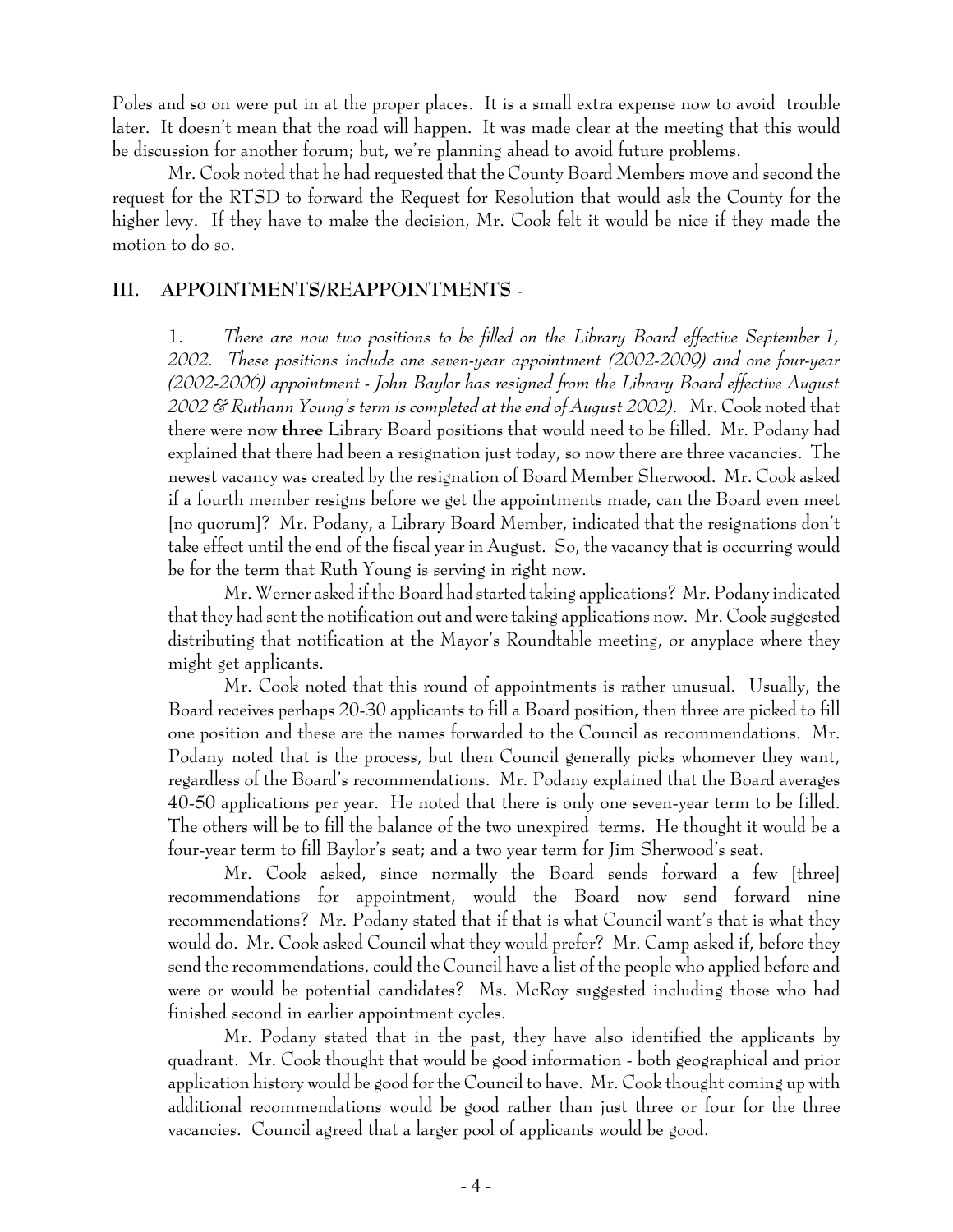## **IV. MEETINGS/INVITATIONS** - Noted Without Significant Comment.

**V. REQUESTS OF COUNCIL FROM MAYOR** - Ms. Tejral passed out the EMS Call Data report for the year to date which had been prepared by Mr. Don Herz for distribution to the Council.

Ms. Harrell commented, regarding questions on Mr. Freeman's background in reference to the HDR Pre-Council request, that Mr. Freeman worked out of Colorado.

 Mr. Bowen stated that the contract with Mr. Freeman was expired, so it would be an additional cost to bring him back to present the Pre-Council. Mr. Bowen thought that there might be someone else on the LPED Council who could do the presentation. He noted that they would find that information out for Council. Mr. Camp asked is there was a video presentation. Mr. Bowen stated that the video presentation that Mr. Freeman had made in the City Council Chambers is still running on Channel 5. *Ms. Seng requested a summary of the report and not a print-off from the website.*

Mr. Cook asked where all of this would lead? What would happen after Council had received the report? Mr. Bowen stated that in a large part, that would be determined by LPED and what they're doing right now. Long term planning sessions and long-term planning documents are being prepared. The Mayor left it to the direction of Bruce Wright, who is an LPED Board member. He, along with Ross McCown, have been working on that for more than a month. They've had many conversations with HDR and have reviewed the audit report itself. They've also looked over some of the [inaudible] So, we're anticipating, according to what LPED leads.

A Pre-Council was suggested, but no date given. Mr. Cook asked if there had been any surprises during the process. Mr. Bowen indicated that he had been working closely with the situation, so there was nothing which surprised him very much.

#### **VI. MISCELLANEOUS** -

1. Discussion on Ordinance 02-52 - Resolution of Appointment by Council to Task Force - ["By The People Task Force" - One Year Terms: City Council - 1 appointment; Mayor - 2 appointments (one from the private sector); LES - 1 appointment]. After a brief discussion, the Council moved and seconded a motion that Mr. Terry Werner be the Council appointment to the Task Force. The motion was carried by acclamation. Mr. Cook asked if an official resolution was necessary for the appointment. Mr. Roper was not present to make a determination. Council Staff will investigate and take appropriate action. *[A Resolution is required. The Resolution Request was prepared and sent to the City Clerk's Office on June 11, 2002]*

2. Discussion on Parks & Rec. Foundation fund raising briefing - Lynn Johnson (Requested by Jonathan Cook) Mr. Lynn Johnson, Director of Parks & Recreation Department, briefly explained the Parks  $\mathscr C$  Rec Foundation's funding policies. He explained that they are a 501-C3 organization, organized in 1993. They primarily have held funds briefly in the past. Right now they have assets of about \$600,000. The majority of those funds are for the [inaudible] Woods Project. They've recently invested about \$50,000 with the Lincoln Community Foundation for an on-going endowment. They were originally just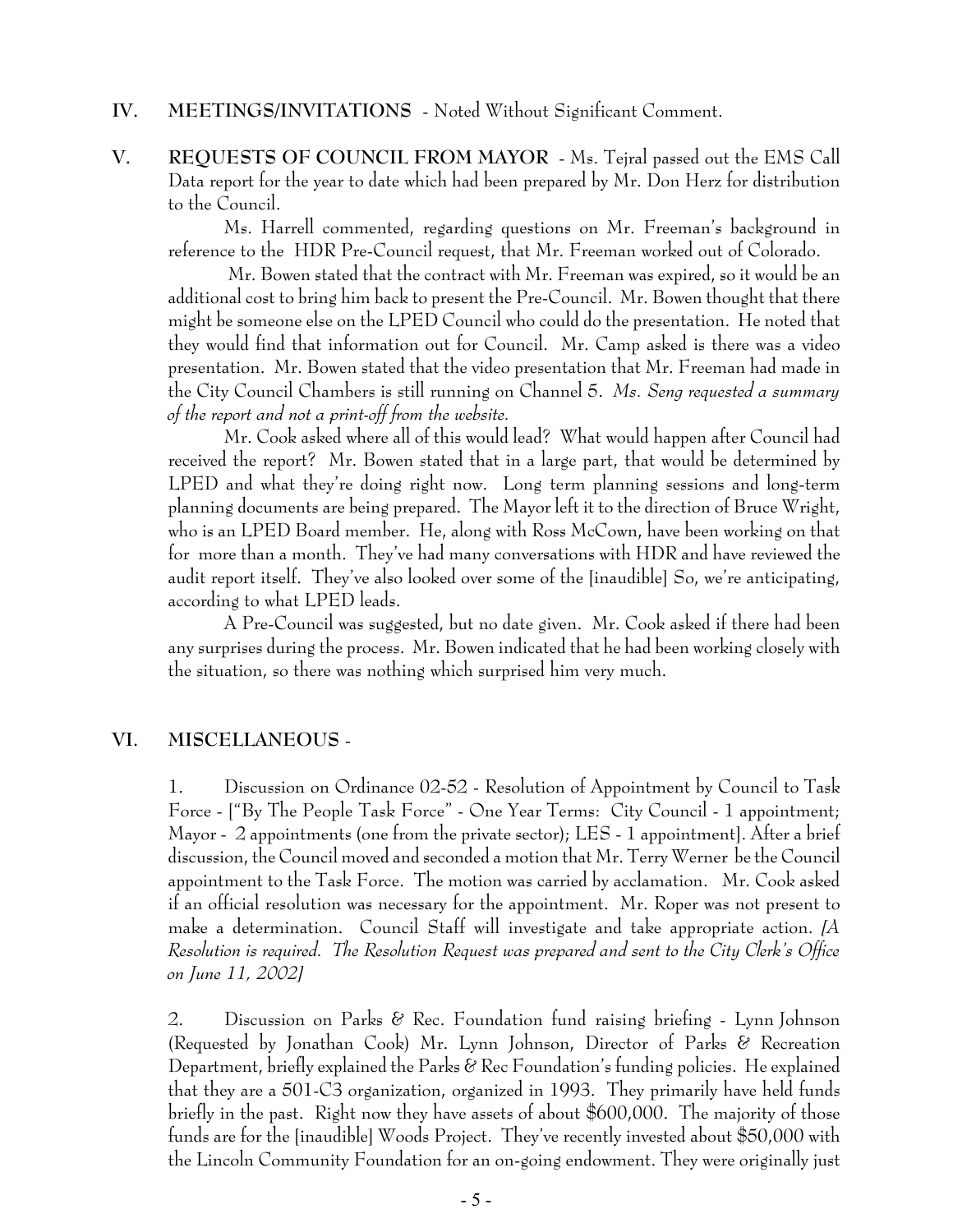a "bricks & mortar" foundation. Until this past year they would only fund "bricks and mortar" projects. They recently amended the by-laws wherein they will now support programing.

About six to nine months ago, Big Red Keno offered to allow the Foundation to sell their pickle cards...offered to contract with the Foundation to sell their pickle cards. Previously, the Foundation had purchased their pickle cards through Cornhusker State Games. In the intervening months, the Foundation has secured a Charitable Gambling License and they've actually sold two rounds of pickle cards through Big Red Keno. At this point, with the Charitable Gambling License, they could sell pickle cards for anybody who is willing to sell them. Before, they could only sell through Big Red Keno. Mr. Johnson indicated that this would likely generate \$50-60,000 a year. They're using that to help match grants and make improvements and that kind of thing.

Mr. Johnson noted that the question has come up as to whether the golf pros on the public courses should be allowed to sell pickle cards through the Foundation. The new vicechair, along with a new Foundation Board Member, Jerry Shoecraft, requested that this issue be brought forward to the Council for consideration.

Mr. Johnson stated that he could probably set out the pros  $\mathscr C$  cons on the issue. One of the pros is that it would generate some revenue for the golf professionals, so it may help in recruitment and retention of our golf pros. He noted that it would most likely generate some revenues for the Lincoln Parks  $\mathscr C$  Recreation Foundation. From a business side, Mr. Johnson stated that he did not think that this would benefit the golf program. Mr. Johnson did not think that anybody would come to the public golf courses because pickle cards are available in the clubhouses.

He explained that it is different than alcohol sales. By having the amounts that the Council provided for alcohol at the public courses - it has made a difference, because it allows the public courses to compete for the tournaments, which does increase the amount of play on the courses.

The other thing that Mr. Johnson indicated as a concern is just the public perception of introducing gambling into the public clubhouses. That would be the issue with which Mr. Johnson would have the most concern. If there is a negative public perception about introducing gambling into the clubhouses, it would have a negative impact on golf as a business.

He stated that if Council were to ask him at this point, he would have to offer the recommendation that the City not do this. But the intent was to bring this forward to Council for discussion.

Mr. Werner asked if the Foundation had a gambling license? Mr. Johnson stated that they do - through the State Department of Revenue, they have a Charitable Gambling License. Mr. Werner asked if the Foundation was not technically separate from the City and not really a City agency. Mr. Johnson explained that they are a separate, private 501-C3 organization. Mr. Werner asked then if Council had nothing to say about their functioning. Mr. Johnson indicated that that was correct.

After further discussion, the final consensus from Council Members who were present was agreement with Mr. Johnson's recommendation in not allowing gambling in the clubhouses of the City's public golf courses. Mr. Svoboda commented that the Foundation was not prohibited from going to private courses and asking for the pickle cards to be sold in their name through the private courses, so they will have the potential for revenue - just not through City clubhouses. Mr. Johnson indicated that that is exactly correct.